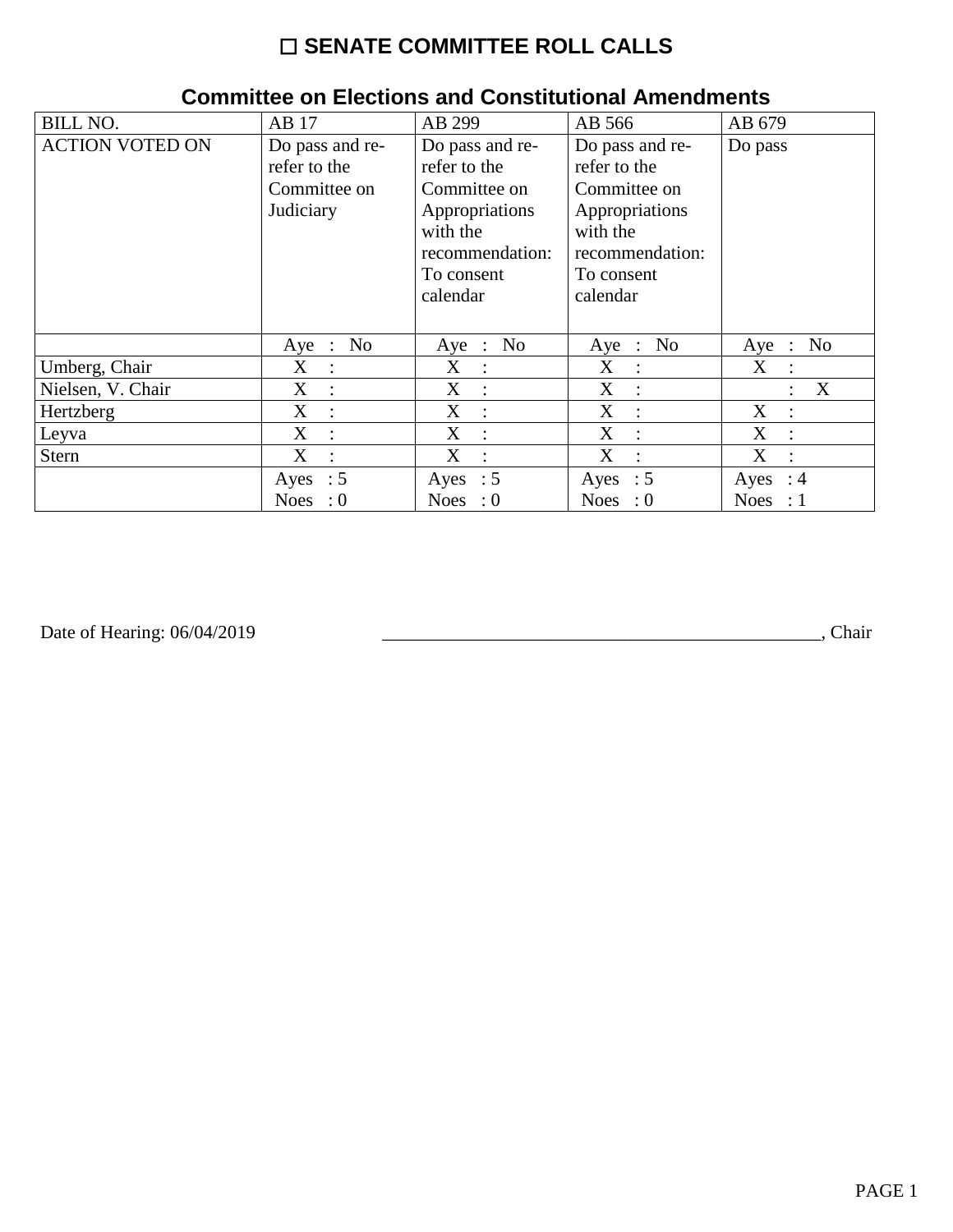# ☐ **SENATE COMMITTEE ROLL CALLS**

| <b>BILL NO.</b>        | AB 698                              | AB 902                    | AB 909           | AB 1044                                       |
|------------------------|-------------------------------------|---------------------------|------------------|-----------------------------------------------|
| <b>ACTION VOTED ON</b> | Do pass and be                      | Do pass and re-           | Do pass and re-  | Do pass and re-                               |
|                        | ordered to the                      | refer to the              | refer to the     | refer to the                                  |
|                        | consent calendar                    | Committee on              | Committee on     | Committee on                                  |
|                        |                                     | Appropriations            | Appropriations   | Appropriations                                |
|                        |                                     | with the                  | with the         |                                               |
|                        |                                     | recommendation:           | recommendation:  |                                               |
|                        |                                     | To consent                | To consent       |                                               |
|                        |                                     | calendar                  | calendar         |                                               |
|                        |                                     |                           |                  |                                               |
|                        | N <sub>0</sub><br>$Aye$ :           | N <sub>o</sub><br>$Aye$ : | Aye : No         | N <sub>0</sub><br>Aye<br>$\ddot{\phantom{a}}$ |
| Umberg, Chair          | $X_{\mathcal{C}}$<br>$\mathbb{R}^2$ | X<br>$\ddot{\cdot}$       | X<br>$\sim 10^7$ | X<br>$\ddot{\phantom{a}}$                     |
| Nielsen, V. Chair      | X<br>$\cdot$ :                      | X<br>$\ddot{\cdot}$       | X<br>$\cdot$ :   | X<br>$\ddot{\cdot}$                           |
| Hertzberg              | X<br>$\cdot$                        | X<br>$\ddot{\cdot}$       | X                | X<br>$\ddot{\cdot}$                           |
| Leyva                  | X<br>$\ddot{\cdot}$                 | X<br>$\ddot{\cdot}$       | X                | X                                             |
| <b>Stern</b>           | X<br>$\ddot{\cdot}$                 | X<br>$\ddot{\cdot}$       | X                | X                                             |
|                        | Ayes : $5$                          | Ayes : $5$                | Ayes : $5$       | $\therefore$ 5<br>Ayes                        |
|                        | $\therefore 0$<br><b>Noes</b>       | Noes : $0$                | Noes : $0$       | $\cdot 0$<br><b>Noes</b>                      |

### **Committee on Elections and Constitutional Amendments**

Date of Hearing: 06/04/2019

Date of Hearing: 06/04/2019 \_\_\_\_\_\_\_\_\_\_\_\_\_\_\_\_\_\_\_\_\_\_\_\_\_\_\_\_\_\_\_\_\_\_\_\_\_\_\_\_\_\_\_\_\_\_\_, Chair